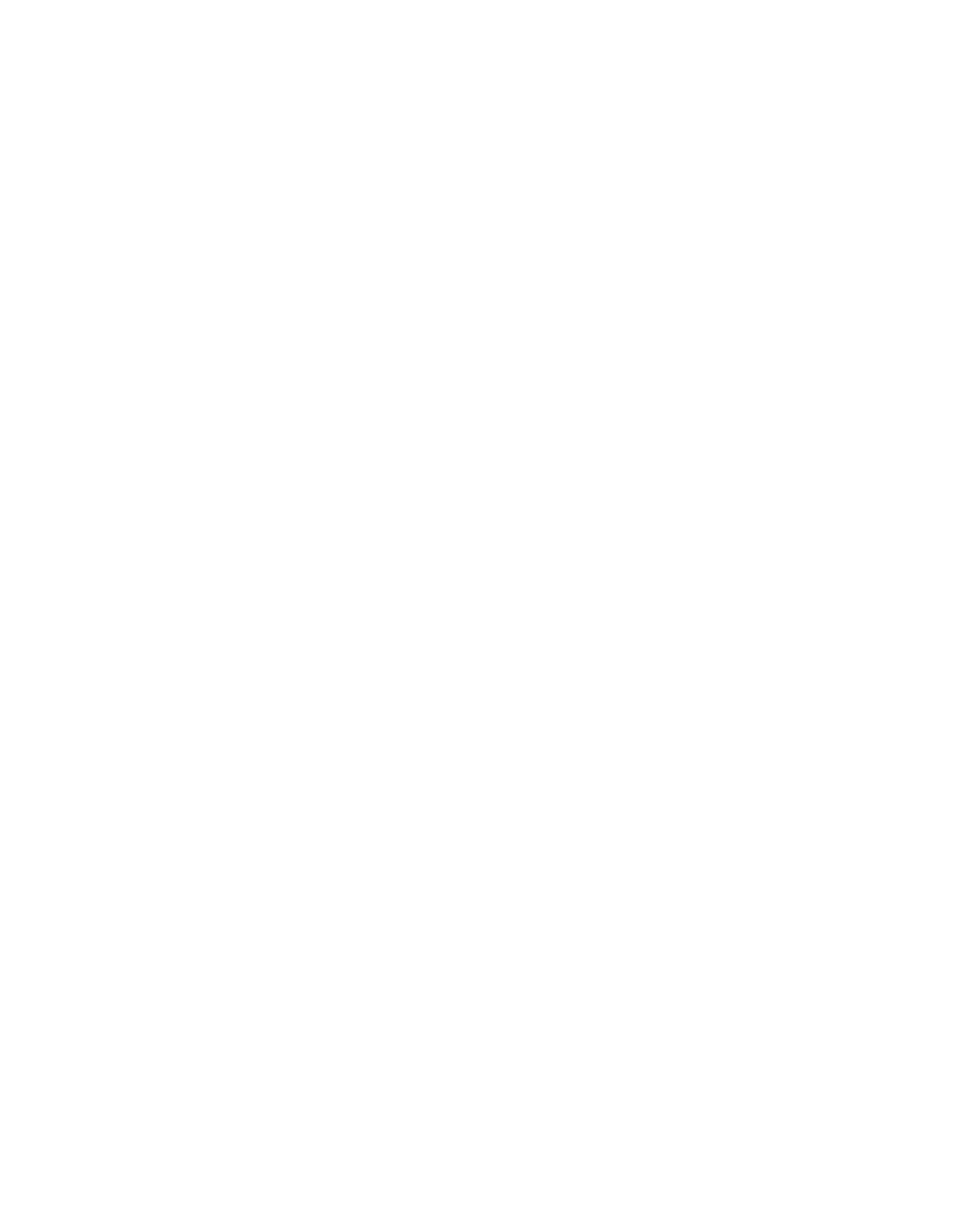- A BILL to amend and reenact §33-59-1 of the Code of West Virginia, 1931, as amended, relating
- to diabetes; reducing copayments; adding coverage for devices; permitting testing equipment to be purchased without a prescription.

*Be it enacted by the Legislature of West Virginia:*

#### **ARTICLE 59. REQUIRED COVERAGE FOR HEALTH INSURANCE.**

#### **§33-59-1. Cost sharing in prescription insulin drugs.**

(a) *Findings. –*

 (1) It is estimated that over 240,000 West Virginians are diagnosed and living with type 1 or type 2 diabetes and another 65,000 are undiagnosed;

- (2) Every West Virginian with type 1 diabetes and many with type 2 diabetes rely on daily doses of insulin to survive;
- (3) The annual medical cost related to diabetes in West Virginia is estimated at \$2.5 billion annually;

 (4) Persons diagnosed with diabetes will incur medical costs approximately 2.3 times higher than persons without diabetes;

 (5) The cost of insulin has increased astronomically, especially the cost of insurance copayments, which can exceed \$600 per month. Similar increases in the cost of diabetic equipment and supplies, and insurance premiums have resulted in out-of-pocket costs for many West Virginia diabetics in excess of \$1,000 per month;

 (6) National reports indicate as many as one in four type 1 diabetics underuse, or ration, insulin due to these increased costs. Rationing insulin has resulted in nerve damage, diabetic comas, amputation, kidney damage, and even death; and

 (7) It is important to enact policies to reduce the costs for West Virginians with diabetes to obtain life-saving and life-sustaining insulin.

(b) As used in this section: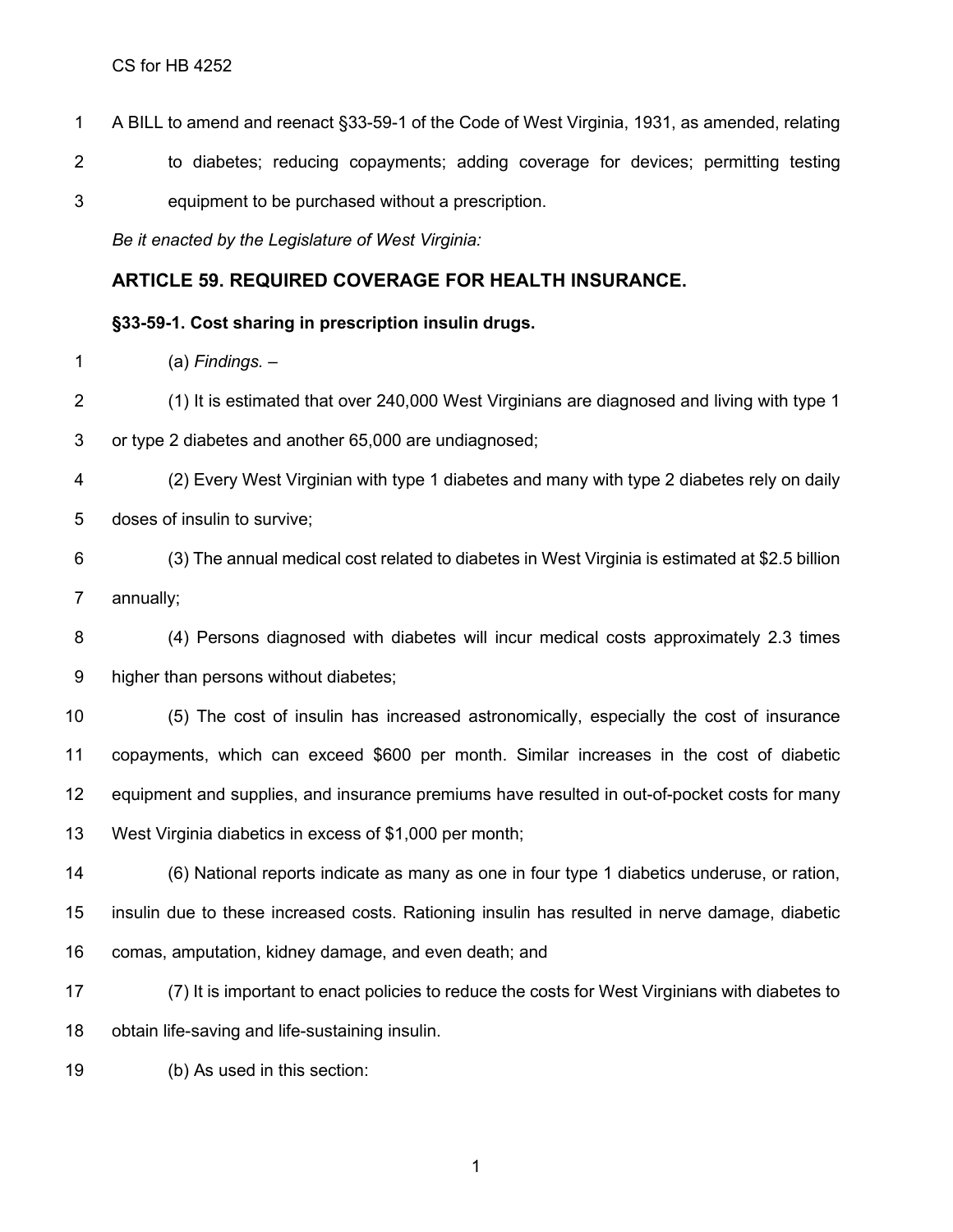- (1) "Cost-sharing payment" means the total amount a covered person is required to pay at the point of sale in order to receive a prescription drug that is covered under the covered person's health plan.
- (2) "Covered person" means a policyholder, subscriber, participant, or other individual covered by a health plan.
- (3) "Device" means a blood glucose test strip, glucometer, continuous glucometer, lancet, lancing device, or insulin syringe used to cure, diagnose, mitigate, prevent, or treat diabetes or low blood sugar, but does not include an insulin pump;
- 28  $(3)$  (4) "Health plan" means any health benefit plan, as defined in §33-16-1a(h) of this code, that provides coverage for a prescription insulin drug.
- (5) "Insulin pump" means a portable device that injects insulin at programmed intervals in
- order to regulate blood sugar levels in people with diabetes.
- (4) (6) "Pharmacy benefits manager" means an entity that engages in the administration or management of prescription drug benefits provided by an insurer for the benefit of its covered persons.
- 35  $(5)$  (7) "Prescription insulin drug" means a prescription drug that contains insulin and is used to treat diabetes.
- (c) Each health plan shall cover at least one type of insulin in all the following categories:
- (1) Rapid-acting;
- (2) Short-acting;
- (3) Intermediate-acting;
- (4) Long-acting;
- (5) Pre-mixed insulin products;
- (6) Pre-mixed insulin/GLP-1 RA products; and
- (7) Concentrated human regular insulin.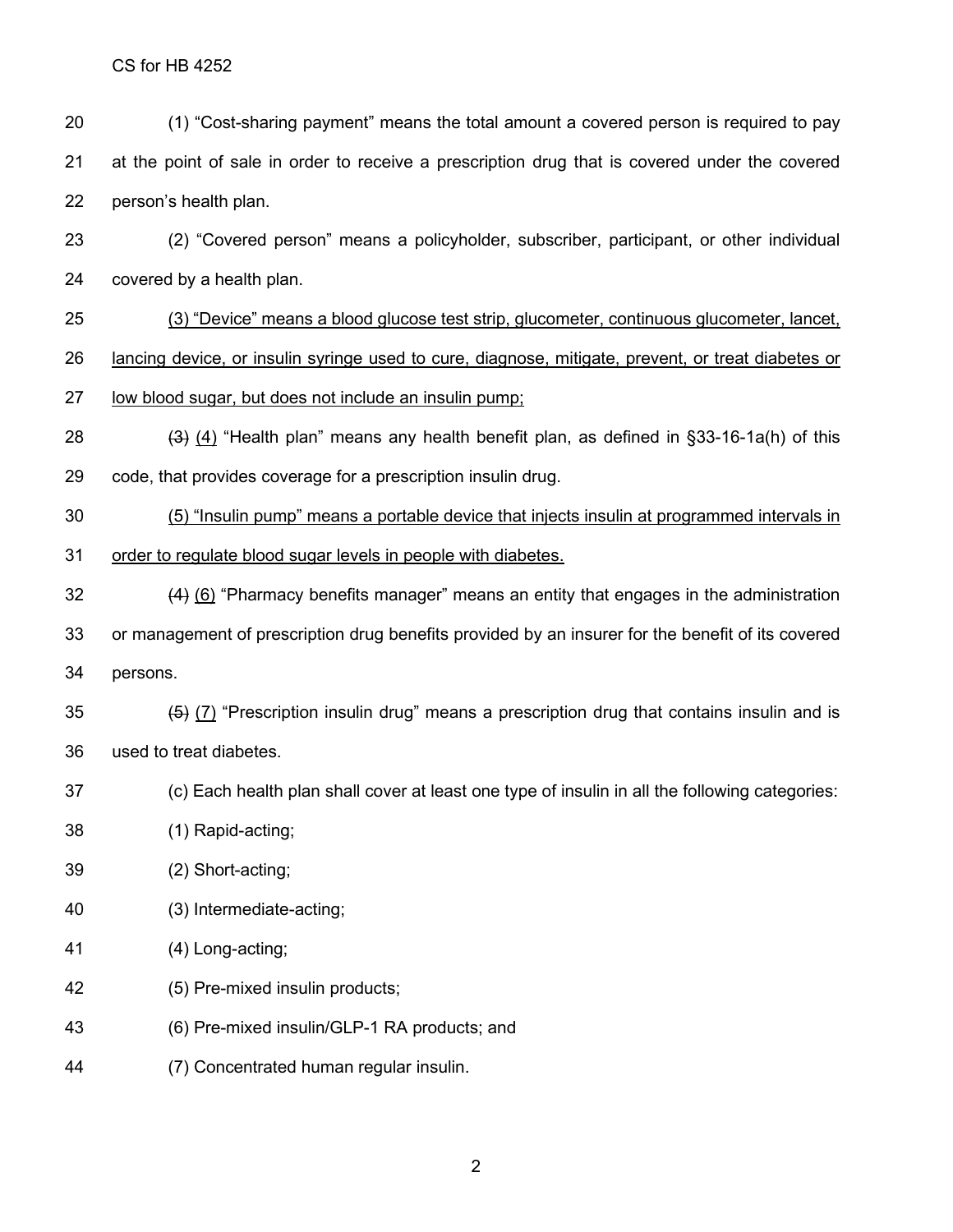CS for HB 4252

- (d) Notwithstanding the provisions of §33-1-1 *et seq.* of this code, an insurer subject to §33-15-1 *et seq.*, §33-16-1 *et seq.*, §33-24-1 *et seq.*, §33-25-1 *et seq.*, and §33-25A-1 *et seq.* of 47 this code which issues or renews a health insurance policy on or after July 1, 2020 January 1, 48 2023, shall provide coverage for prescription insulin drugs pursuant to this section.
- 49 (e) (1) Cost sharing for a 30-day supply of a covered prescription insulin drug shall may not exceed \$100 \$35 for a 30-day supply of a covered prescription insulin, regardless of the quantity or type of prescription insulin used to fill the covered person's prescription needs.
- (2) Cost sharing for a device may not exceed \$100 for a 30-day supply;
- (3) Cost sharing for insulin pump may not exceed \$250, and limited to one insulin pump purchase every 2 years.
- (f) Nothing in this section prevents an insurer from reducing a covered person's cost sharing to an amount less than the amount specified in subsection (e) of this section.
- (g) No contract between an insurer subject to §33-15-1 *et seq.*, §33-16-1 *et seq.*, §33-24- 1 *et seq.*, §33-25-1 *et seq.*, and §33-25A-1 of this code or its pharmacy benefits manager and a pharmacy or its contracting agent shall contain a provision: (i) Authorizing the insurer's pharmacy benefits manager or the pharmacy to charge; (ii) requiring the pharmacy to collect; or (iii) requiring a covered person to make a cost-sharing payment for a covered prescription insulin drug in an amount that exceeds the amount of the cost-sharing payment for the covered prescription insulin drug established by the insurer pursuant to subsection (e) of this code section.
- (h) An insurer subject to §33-15-1 *et seq.*, §33-16-1 *et seq.*, §33-24-1 *et seq.*, §33-25-1 *et seq.*, and §33-25A-1 of this code shall provide coverage for the following equipment and supplies for the treatment and/or management of diabetes for both insulin-dependent and noninsulin- dependent persons with diabetes and those with gestational diabetes: Blood glucose monitors, monitor supplies, insulin, injection aids, syringes, insulin infusion devices, pharmacological agents for controlling blood sugar, and orthotics.
	-